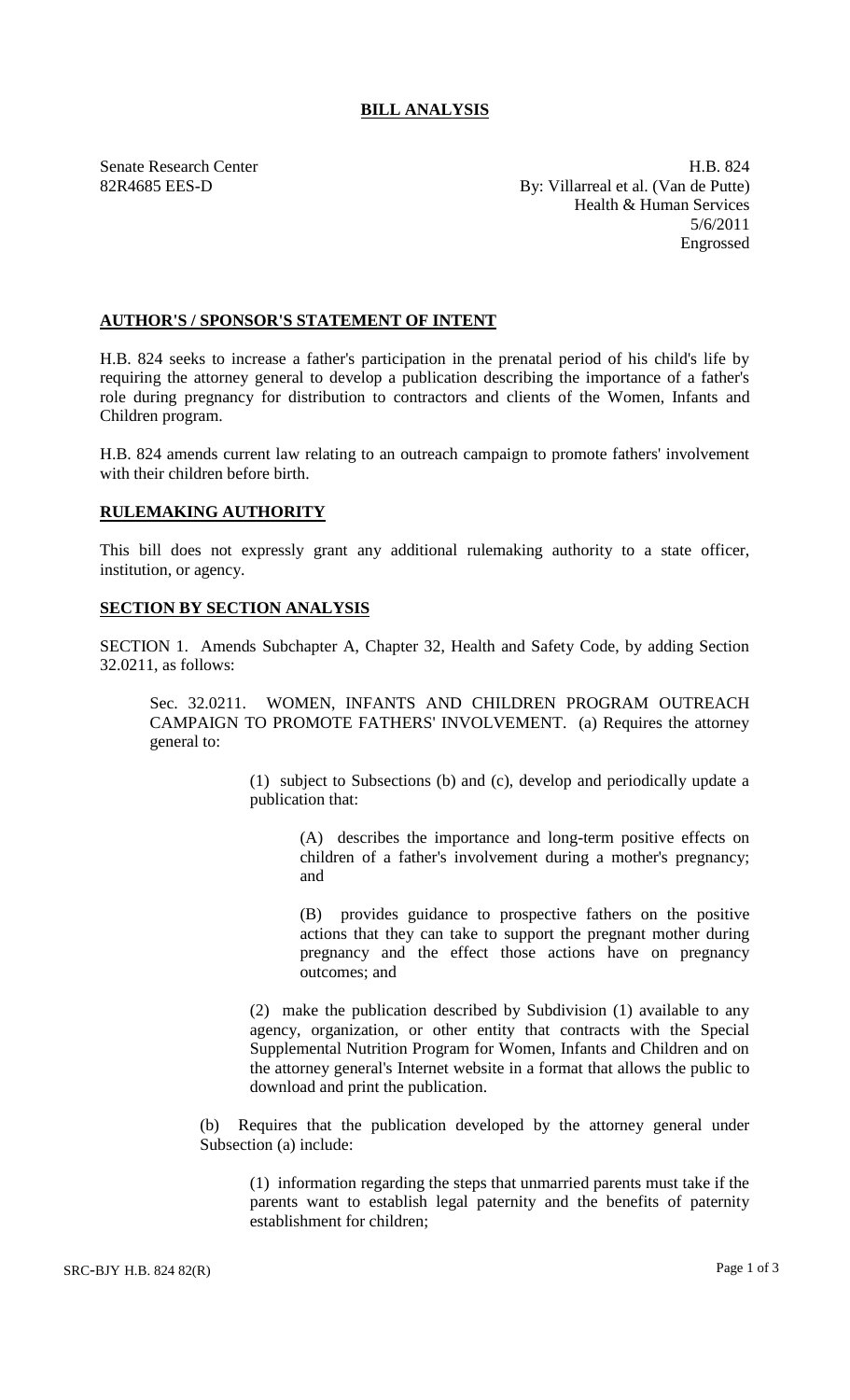(2) a worksheet to help fathers identify personal risk behaviors, including smoking, substance abuse, and unemployment;

(3) information regarding how a father's personal risk behaviors may affect the father's child and a guide to resources that are available to the father to assist in making necessary lifestyle changes;

(4) information for fathers about the mother's prenatal health, including the emotional and physical changes a mother will experience throughout pregnancy, the mother's nutritional needs, and an explanation of how the father may help the mother meet those needs;

(5) an explanation of prenatal health care visits, including an explanation of what they are and what to expect, and the practical ways a father may support the mother throughout pregnancy;

(6) information regarding a child's prenatal health, including the child's developmental stages, the importance of attending prenatal health care visits, the practical ways a father may contribute to healthy baby outcomes, and actions the father may take to prepare for the birth of a child;

(7) an explanation regarding prenatal tests, including an explanation of what the tests are and what tests to expect;

(8) basic infant care information, including:

(A) information regarding the basics of dressing, diapering, bathing, consoling, and stimulating an infant;

(B) health and safety issues, including issues relating to nutritional information, sleep needs and expectations, baby-proofing a home, and what to expect at the first well-child visits; and

(C) information on bonding and attachment and how each relates to an infant's development;

(9) healthy relationship and coparenting information, including communication strategies, conflict resolution strategies, and problemsolving techniques for coparenting;

(10) worksheets, activities, and exercises to aid fathers and the couple in exploring the following topics:

(A) personal ideas about fatherhood and the role of the father in the family system;

(B) the immediate and long-term benefits of father involvement specific to their family; and

(C) perceived barriers to father involvement and strategies for overcoming those barriers; and

(11) activities and projects for fathers that increase the fathers' understanding of the stages of child developmental and health and safety issues.

(c) Requires the attorney general, in developing the publication required by Subsection (a), to consult with: